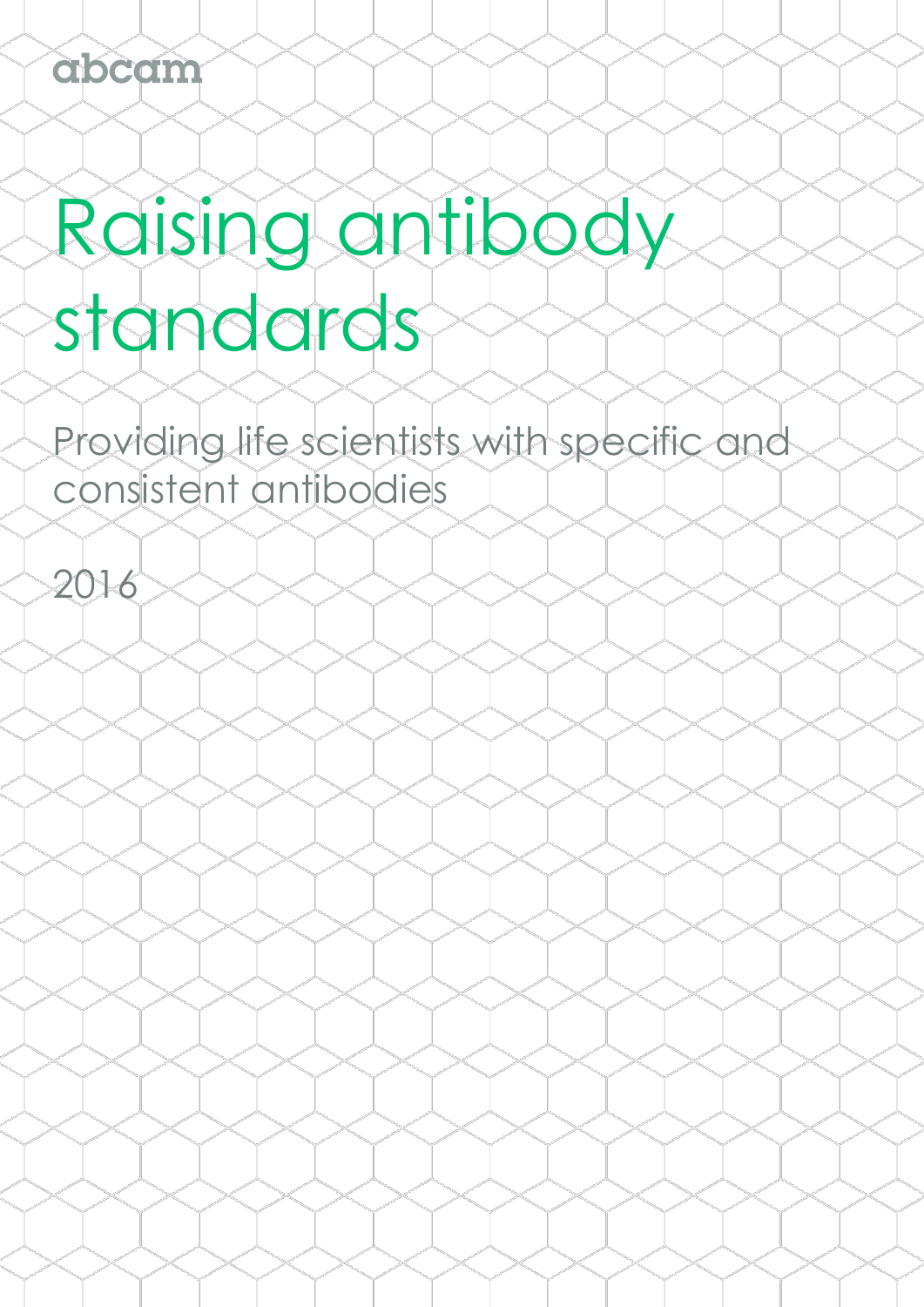Raising antibody

### Raising antibody Why is quality an issue?

We're currently facing a problem with reproducibility in science: 70% of scientists have failed to reproduce another scientist's experiments, and over 50% have failed to reproduce experiments of their own design<sup>1</sup>. With so much research often built on previous work, this is a major issue; consider how much further we could push scientific discovery if we weren't limited by shortcomings in reproducibility.

One part of this complex problem is reagent quality, specificity, and consistency. Since reagents like antibodies are an integral part of all research, we need to take steps to improve their quality where we can.

Problems with antibodies have recently been profiled across numerous media channels, and attention has been drawn to a number of landmark studies that highlight the research and financial costs incurred<sup>2-7</sup>. An analysis in PLoS Biology, for example, suggests that over half of preclinical research is irreproducible, equating to approximately US \$28 billion spent every year on work that cannot be replicated<sup>8</sup>. The analysis establishes four categories of preclinical irreproducibility, with biological reagents and reference materials being the top offender – accounting for 36.1% of total irreproducible research.

Even when high-quality reagents are used, lack of reproducibility is further exacerbated by poor reporting of methods. One study found that only 44% of publications included enough information about the antibody, such as the supplier and clone, to allow other researchers to purchase the same product and reproduce the experiments<sup>9</sup>.

In an effort to remedy this situation, both researchers and suppliers are looking at ways they can address these issues of quality and reproducibility. It's not an easy task to drive change, but it's the right direction to take in order to further science faster.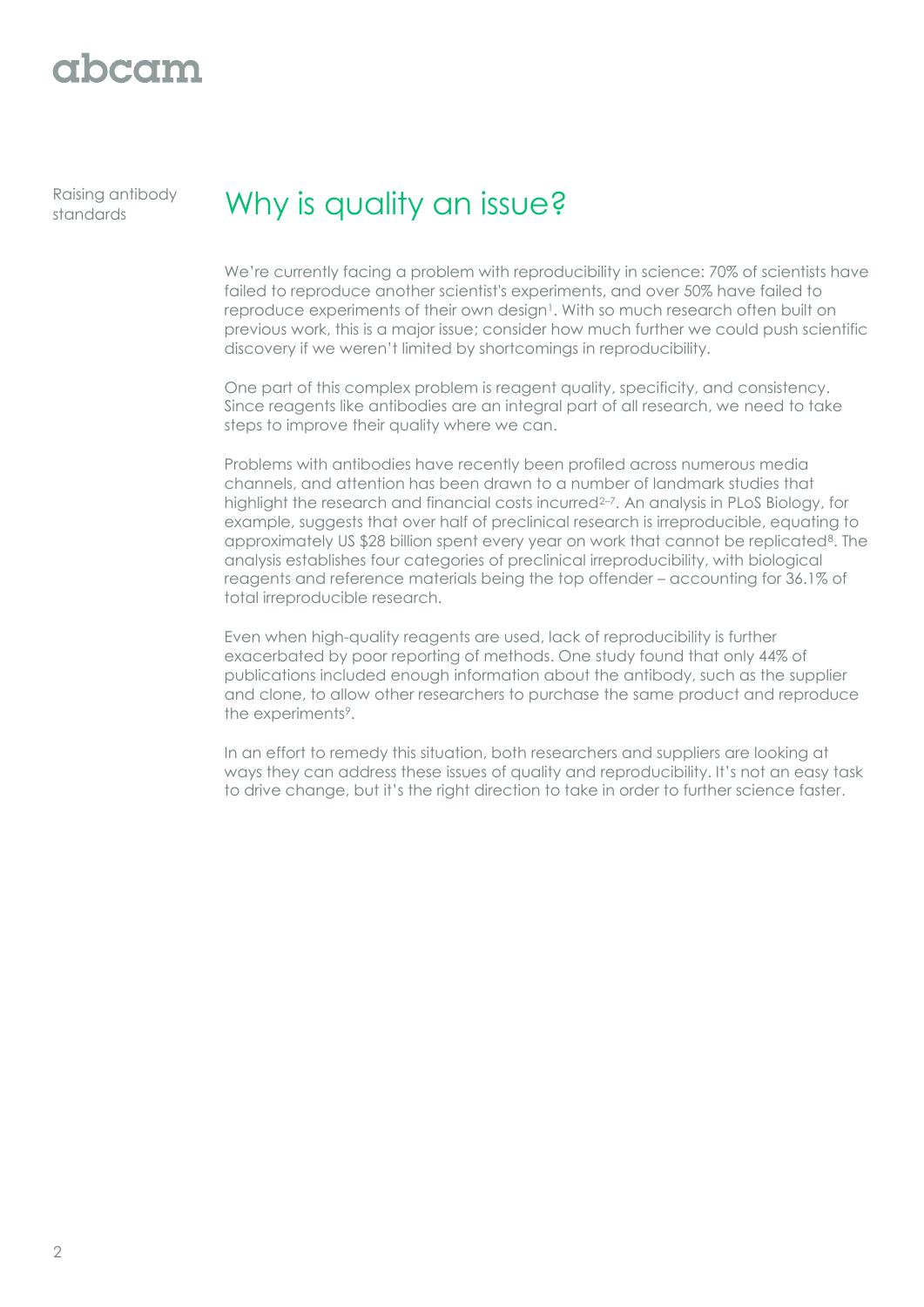Raising antibody

### Raising antibody<br> **Standards**<br> **Antibody validation methods**

Antibody validation is a means of demonstrating that an antibody performs, in terms of specificity and reproducibility, as intended and is fit for purpose. There are a variety of experimental methods available to achieve this, each with their own set of distinct benefits and limitations. Some techniques, like gel shift assays, western blotting, immunoprecipitation (IP), ELISAs, immunohistochemistry (IHC), and immunocytochemistry (ICC) have been used for a number of years and continue to be important tools. More recently, advanced techniques, like knockout (KO), knockdown, peptide array, and mass spectrometry, have become increasingly popular.

It is important to note that there is no single solution to antibody validation and quite often a combination of techniques is the best approach.

| Validation                            | <b>Benefits</b>                                                                                                                                                                                                                                                                                                      | <b>Limitations</b>                                                                                                                                                                                                                                                                                                        |
|---------------------------------------|----------------------------------------------------------------------------------------------------------------------------------------------------------------------------------------------------------------------------------------------------------------------------------------------------------------------|---------------------------------------------------------------------------------------------------------------------------------------------------------------------------------------------------------------------------------------------------------------------------------------------------------------------------|
| <b>KO</b> models                      | + KO cell lines function as a true<br>negative control<br>Guaranteed no expression of target<br>$+$<br>gene<br>+ A potentially large number of KO cell<br>lines may be generated in a short<br>period of time<br>Knockout cell lines may be used in all<br>$+$<br>assays - western blot, IHC, ICC, flow<br>cytometry | Knockout cell lines against specific<br>genes are not always viable                                                                                                                                                                                                                                                       |
| <b>Mass</b><br>spectrometry/<br>IP-MS | Confirms specificity based upon<br>$+$<br>digested protein fragments<br>+ Amenable to a high throughput<br>format<br>Potential to estimate abundance of<br>$+$<br>target protein bound to the antibody<br>of interest using normalization<br>techniques                                                              | - IP-MS assays difficult to optimize<br>- Specialized technique that requires use<br>of a mass spectrometer<br>- For some targets, protein binding to the<br>antibody of interest via IP is ineffective<br>Can be difficult to distinguish partner<br>$=$<br>proteins pulled down in a complex<br>from off-target binding |
| Western<br>blotting                   | Useful for determining antibody<br>$+$<br>specificity against target protein<br>based upon molecular weight<br>+ Ideal for detecting either native or<br>denatured proteins<br>Qualitative assay<br>$+$                                                                                                              | - Time-consuming assay<br>- Difficult to determine the optimal<br>experimental conditions (ie<br>methodology and buffer)<br>- Only a small number of antibodies may<br>be validated per run                                                                                                                               |
| <b>IHC and ICC</b>                    | Validates whether an antibody<br>$+$<br>recognizes the correct protein based<br>on cellular localization<br>Specificity confirmed based upon cells<br>$+$<br>that either do or do not express the<br>target protein<br>Qualitative assay<br>$^{+}$                                                                   | Unable to determine if an antibody<br>$\equiv$<br>recognizes other proteins non-<br>specifically with identical cellular<br>localization<br>- Often difficult to determine cell or<br>tissue types that either do or do not<br>target the protein                                                                         |
| Protein/<br>peptide array             | Allows screening of a larger number of<br>$+$<br>over-expressed proteins<br>Very high-throughput screening<br>$+$<br>process<br>Requires very small sample volumes<br>$^{+}$                                                                                                                                         | - Protein array only: unable to screen for<br>post-translationally modified proteins<br>- Only present linear epitopes for<br>interrogation - do not usually present<br>conformational epitopes                                                                                                                           |
| <b>siRNA</b><br>knockdown             | Confirms specificity through target<br>$+$<br>protein being downregulated<br>Knockdown cells lines may be used in<br>$+$<br>all assays – western blot, IHC, ICC, flow<br>cytometry                                                                                                                                   | - Knockdown is transient<br>Difficult experiment to optimize - often<br>requiring several siRNA sequences                                                                                                                                                                                                                 |

#### **Table 1.** The benefits and limitations of several key antibody validation methods.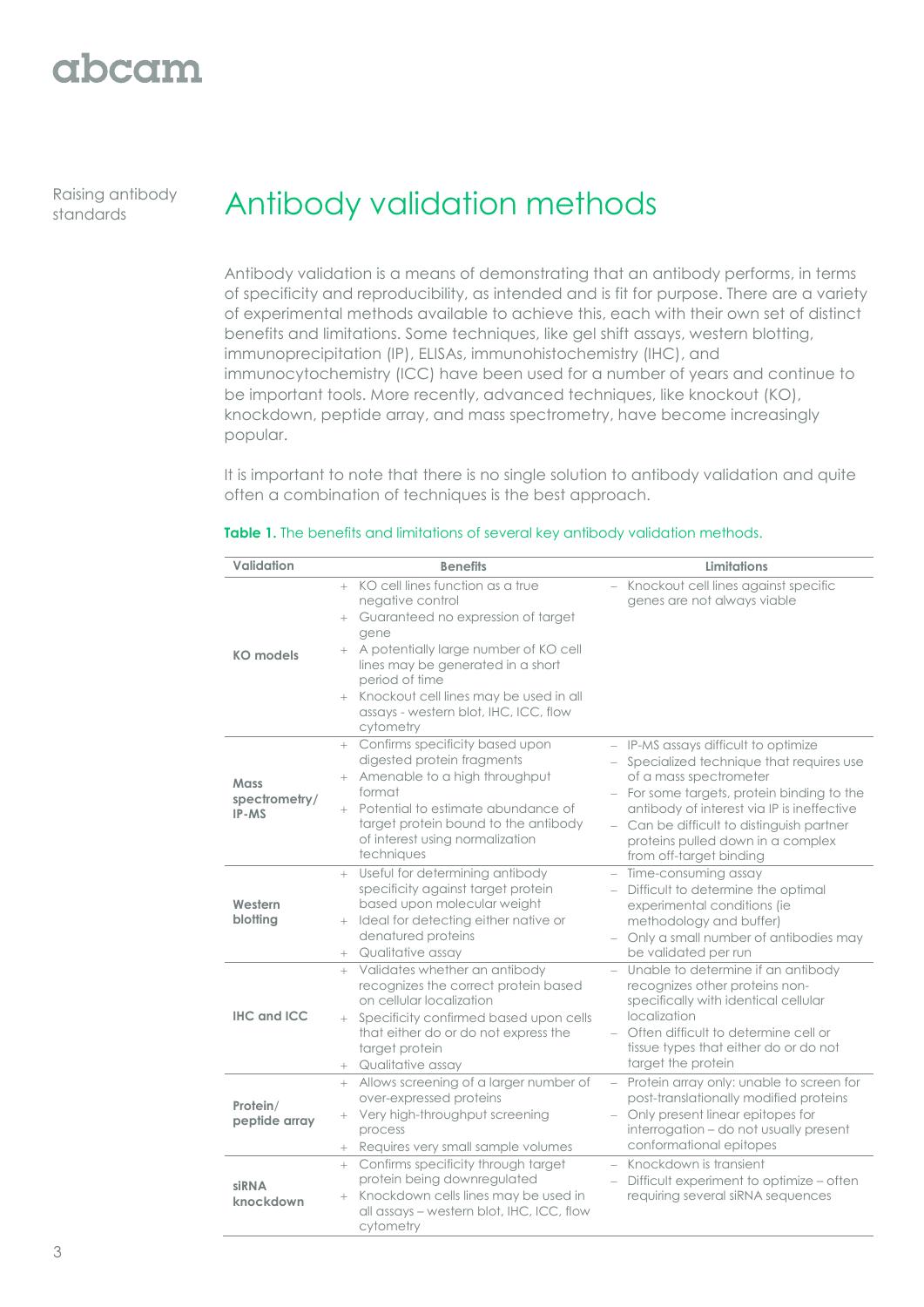# gbcgm

Raising antibody

### Raising antibody Leading the charge on antibody quality

As a leading supplier of reagents for life scientists, we have taken it upon ourselves to raise industry qualities. We are doing this through four main approaches:

#### 1. Confirming antibody specificity

We are addressing specificity issues with an ongoing KO-validation program using human KO cell lines generated from haploid cellular models via CRISPR/Cas9. In the context of antibody quality, KO models provide an excellent standard for antibody validation as they represent a true negative control.



**Figure 1.** Our knockout (KO) validation process. **Top**: antibodies tested in western blot (WB). Results are graded as "Specific" (signal in the wild-type (WT) and not the KO samples), "Recognizes target alongside other proteins" (signal in the WT but not the KO samples at the region of interest, while signal observed in both samples at various molecular weights), or "Unspecific" (zero or limited reduction of signal in the KO compared to the WT sample at the region of interest). **Middle**: Immunocytochemistry (ICC) testing carried out when deemed important to an antibody or protein target. **Bottom:** analysis of KO testing data resulted in over 500 antibodies being validated to recognize their target protein, more than 200 antibodies being deemed unspecific and subsequently removed from our catalog, and showed our RabMAb® range to be more specific than other monoclonal or polyclonal antibodies.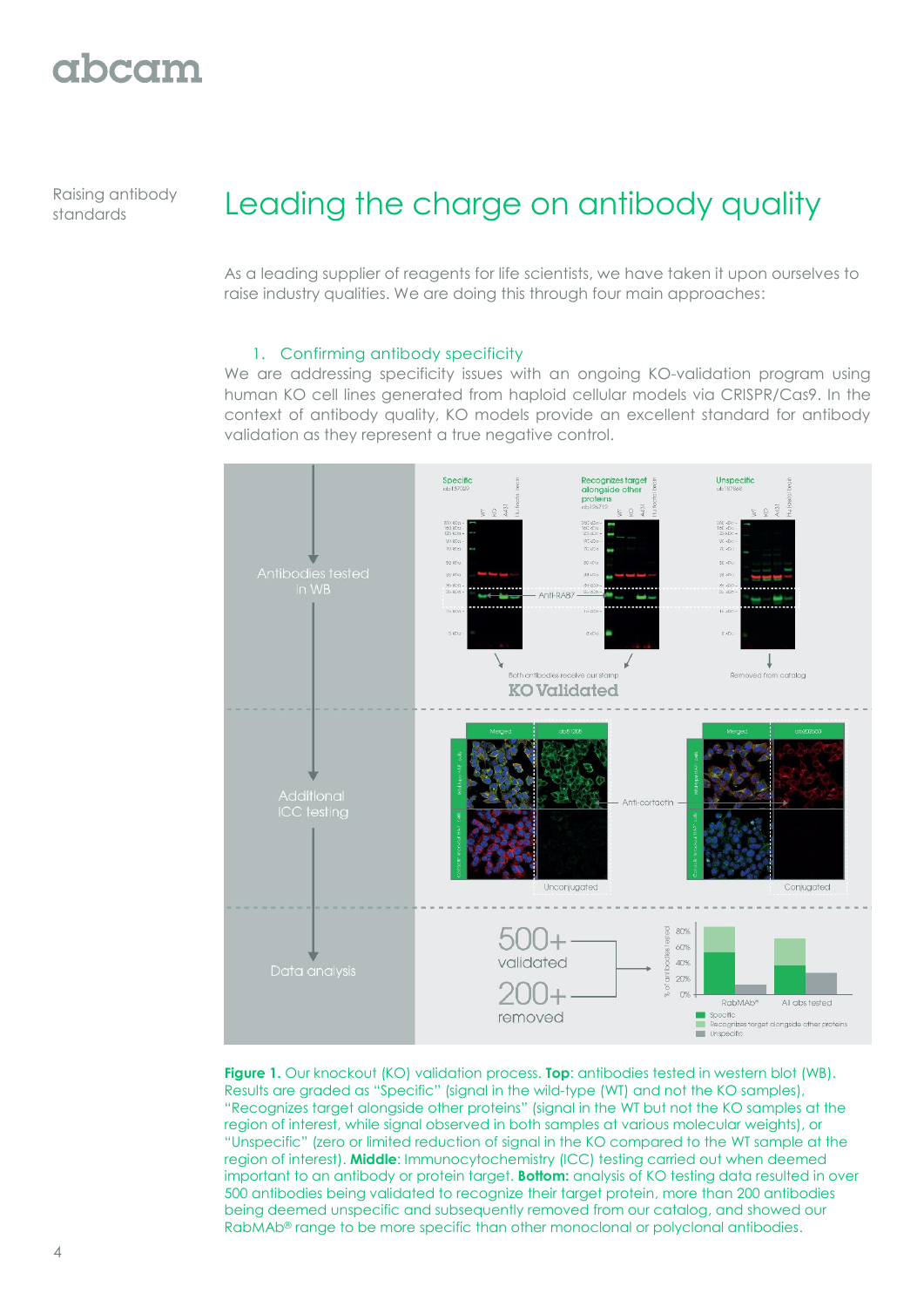Genetic KO models are so powerful since they allow scientists to understand the function of a particular gene by observing the loss-of-function phenotype in whole animal or cellular models. Over the past year, we have worked with Horizon Discovery to KO validate over 500 antibodies and removed a further 200 unspecific antibodies from our catalog (Figure 1). KO validation is just one of many steps we are taking to raise antibody standards.

#### 2. Setting catalog and supplier standards

While KO is an exceptionally powerful control, it is still an indirect method to determine antibody specificity. For this reason, we know there is a need to use multiple validation methods to support KO studies. This is why in addition to KO validation, we carry out QC checks via ICC/IF, IHC, flow cytometry, ELISA, IP, chromatin IP (ChIP), and peptide array to make sure that all of our products achieve the required levels of activity, stability, and performance.

Keeping our catalog standards high, means holding our supplier to the same standards we use internally. At present, we work closely with over 400 trusted suppliers to ensure that they deliver products of a high enough quality. All product data we receive from suppliers is reviewed thoroughly to check that the product works as intended or is specific for the target protein. This data is scored using an image grading system generated from extensive in-house characterization data. Only products that pass this grading process are added to our catalog.

We also proactively test many of these on an ongoing basis and follow up on feedback from customers. When any issues come to light, we subject those products to additional testing. If they fail our internal specifications, they're removed from our catalog and customers are contacted as soon as possible. Similarly, when suppliers fail to meet our standards, we stop working with them.

#### 3. Data availability and feedback

To ensure that you have all relevant information about a product, our datasheets include extensive data around the applications the product has been tested in. They also contain practical information like the dilution and storage recommendations, immunogen information, and species reactivity.

We have an open review policy, known as Abreviews, whereby researchers can post positive and negative feedback about a product. If you've ever used customer reviews, you'll know how valuable they can be.



**Figure 2**. A catalog entry for anti-PD-L1 [28-8] (ab205921) showing IHC data and linking through to Abreviews from customers, any relevant questions, and the list of peer-reviewed articles that use and cite this antibody.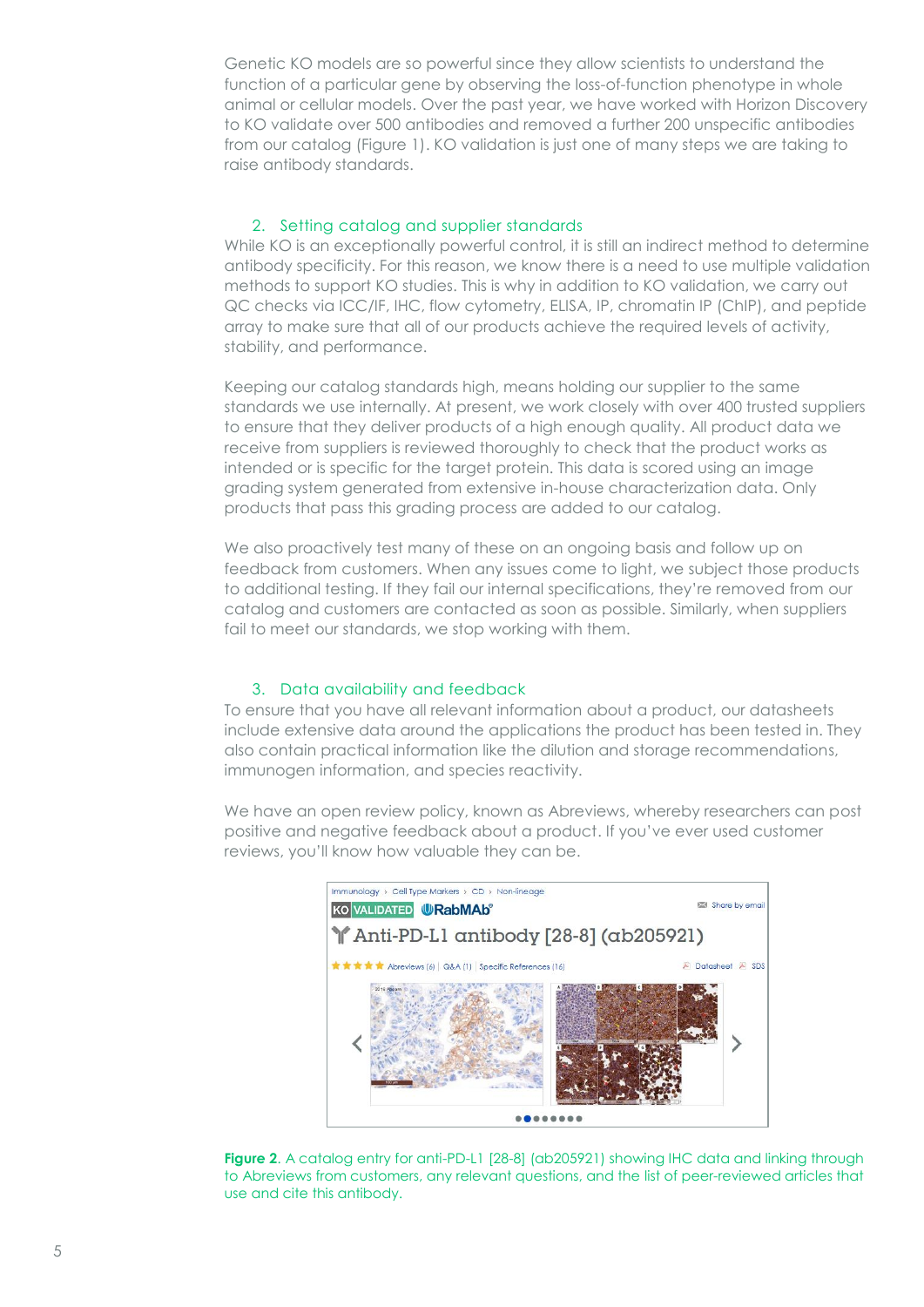Our Abreviews program allows you to help other scientists by sharing your knowledge on how our products worked in your application and species (Figure 3). This up-todate information often provides useful data about new applications, optimal dilution conditions, and images of our products at work. This also helps us remain aware of possible problems, at which point we initiate further testing to maintain quality standards.



**Figure 3.** An example an Abreview submitted by one of our customers using our anti-GFP (ab290) antibody.

#### 4. Pioneering new technologies

As manufacturing technology advances, so do we. To overcome the limited number of antibodies that can be generated using mouse B cells, we developed a unique method of monoclonal antibody development using rabbits: our RabMAb® platform. RabMAb antibodies combine the best properties of monoclonal antibodies with the most desirable attributes of rabbit polyclonal antibodies: diverse epitope recognition, high affinity and specificity, and cross-species reactivity.

In order to promote consistency alongside sensitivity and specificity, we have embraced recombinant technology. In fact, the vast majority of RabMAb antibodies we offer are recombinant, and therefore avoids hybridoma cell drift and batch-tobatch variation since the production processes are controlled and reliable. Our recent incorporation of AxioMx's phage display-based *in vitro* antibody technology complements the RabMAb platform and allows us to undertake the reproducible production of new monoclonal antibodies in just weeks, rather than months.

We've been driving the shift towards better antibodies and today, we have over 9,000 recombinant monoclonal RabMAb antibodies, provide custom RabMAb services to over 700 universities, institutes, and companies globally, and have developed more than 275 IVD-grade IHC antibody clones.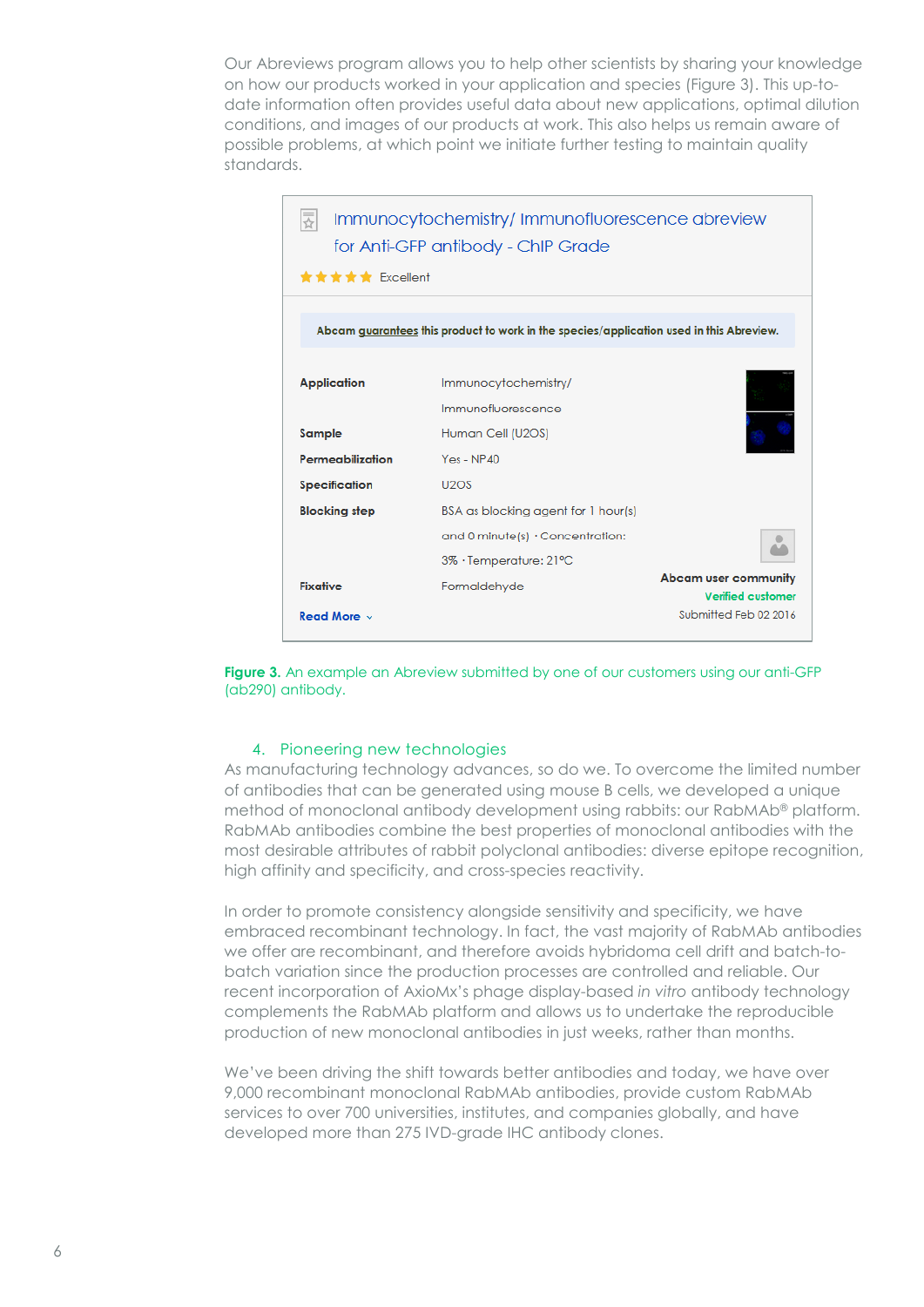Raising antibody

### Raising antibody Improving antibody quality is a joint effort

While suppliers are central to improving antibody quality, there are additional changes that can be made by both researchers and publishers to help tackle irreproducibility in science. Reagent suppliers need to undertake appropriate application-specific validation of reagents; researchers to implement good reporting practices; and publishers and funding agencies could also insist that reagents used or proposed for use have been sufficiently validated and reported to further promote reproducibility.

#### What suppliers can do

Antibody suppliers provide the bulk of antibodies in experimental use. It is, therefore, vital that we adopt best practices and are open about the methods used when characterizing antibodies.

- **Manufacturing practices:** in addition to manufacturing at the highest standards, suppliers need to employ the best available techniques, like advanced immunogen design and recombinant technology.
- **Validation:** suppliers need to make use of the most appropriate available methods to validate their antibodies. This gives researchers the confidence that their antibody will generate data that are accurate and precise.
- **Data:** all of the data associated with an antibody needs to be freely available so that end researchers have the relevant information to make informed decisions when either purchasing or troubleshooting.

#### What researchers can do

Researchers have an important part to play in promoting reproducibility through robust experimental design, trusted protocols, and accurate reporting.

- **Validation:** it is important researchers validate an antibody using their particular experimental setup. While the antibody should have been validated by the supplier, it can be difficult to account for custom solutions or protocols used by the researcher.
- **Experimental design:** the value of good experimental design cannot be underestimated. Tissue and reagent controls – positive and negative – are needed to not only account for experimental variables but to identify sources of error.
- **Detailed reporting:** when it comes to sharing results through publication, researchers are responsible for including sufficient information regarding the methods and materials used so that others can successfully reproduce the experiment.

#### What publishers and funding bodies can do

Journal publishers and funding bodies can support reproducibility by asking for detailed information, such as catalog numbers and validation standards for reagents like antibodies, as part of the default submission process.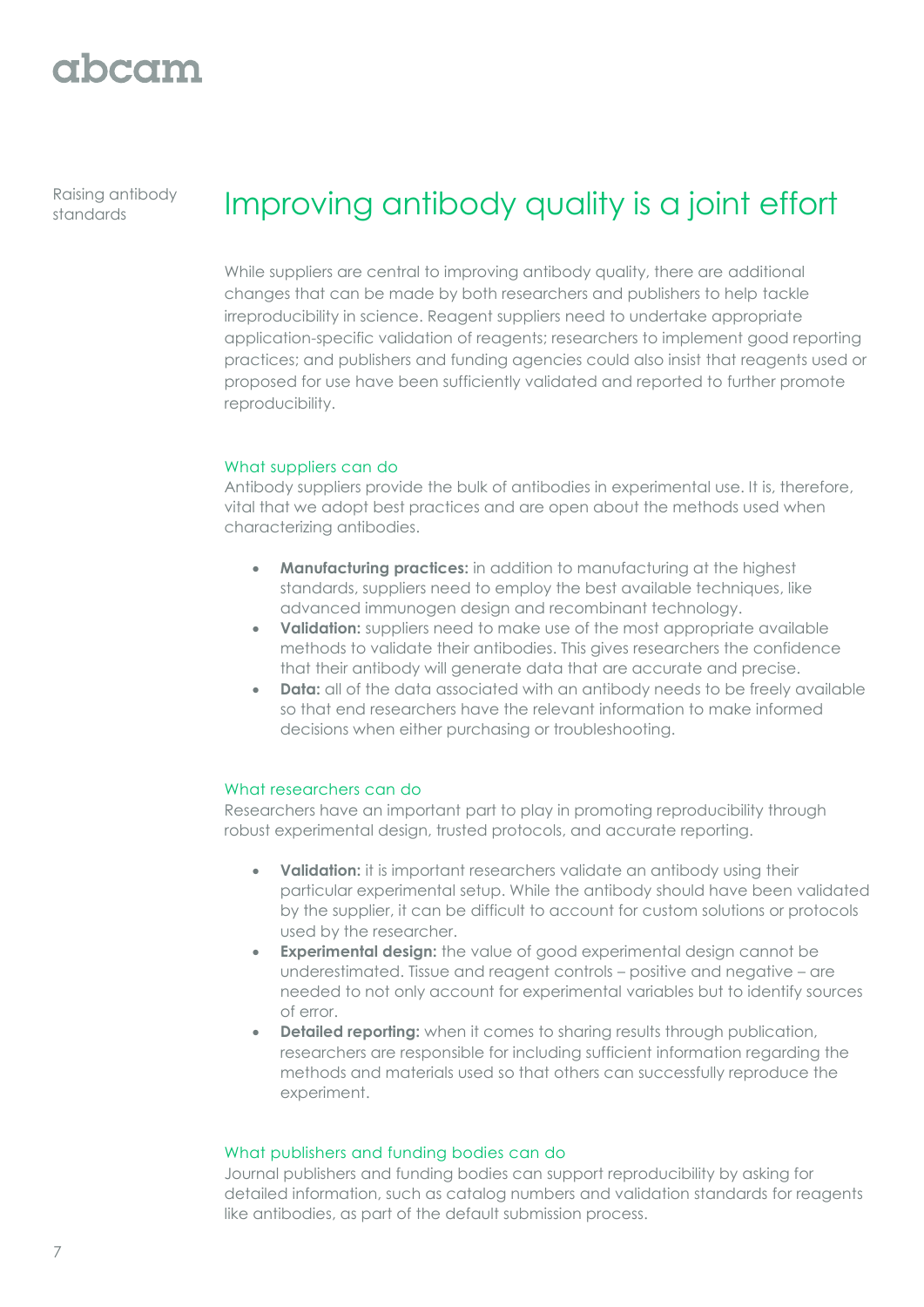Raising antibody

### Raising antibody The way forward

Improving the reproducibility of research across the life sciences needs to be a cooperative effort between all parties involved: the suppliers, the researchers, and the publishers. Suppliers need to go to ever greater lengths to ensure their antibodies are sufficiently validated and that these testing data are readily available. This first step is the most vital as it allows researchers to reproduce their own research, confident that their antibody's specificity has been confirmed long before they begin their experiments.

It is also important that suppliers include data around antibody characterization. This empowers researchers to use these data to design better experiments and report their results, methods, and materials in sufficient detail when publishing. This process can be reinforced if publishers collectively impose more stringent guidelines around reagent reporting and validation.

While issues of quality have been gathering attention, we have been leading and shaping the industry's concept of high-quality reagents: with thousands of validated antibodies, tens of thousands of scientific discussions through scientific support and Abreviews, and a KO validation initiative carried out on an unmatched scale.

We know how important your research is to you, which is why we take every measure to make sure it is as reproducible and robust as possible. To this end, we are actively contributing to discussions with the Global Biological Standards Institute (GBSI) to help define and set antibody validation standards.

Through our commitment to quality, we are striving to minimize the time, effort, and money wasted in research. By providing researchers with reagents that work first time, we are helping to speed up the progress of scientific discovery.